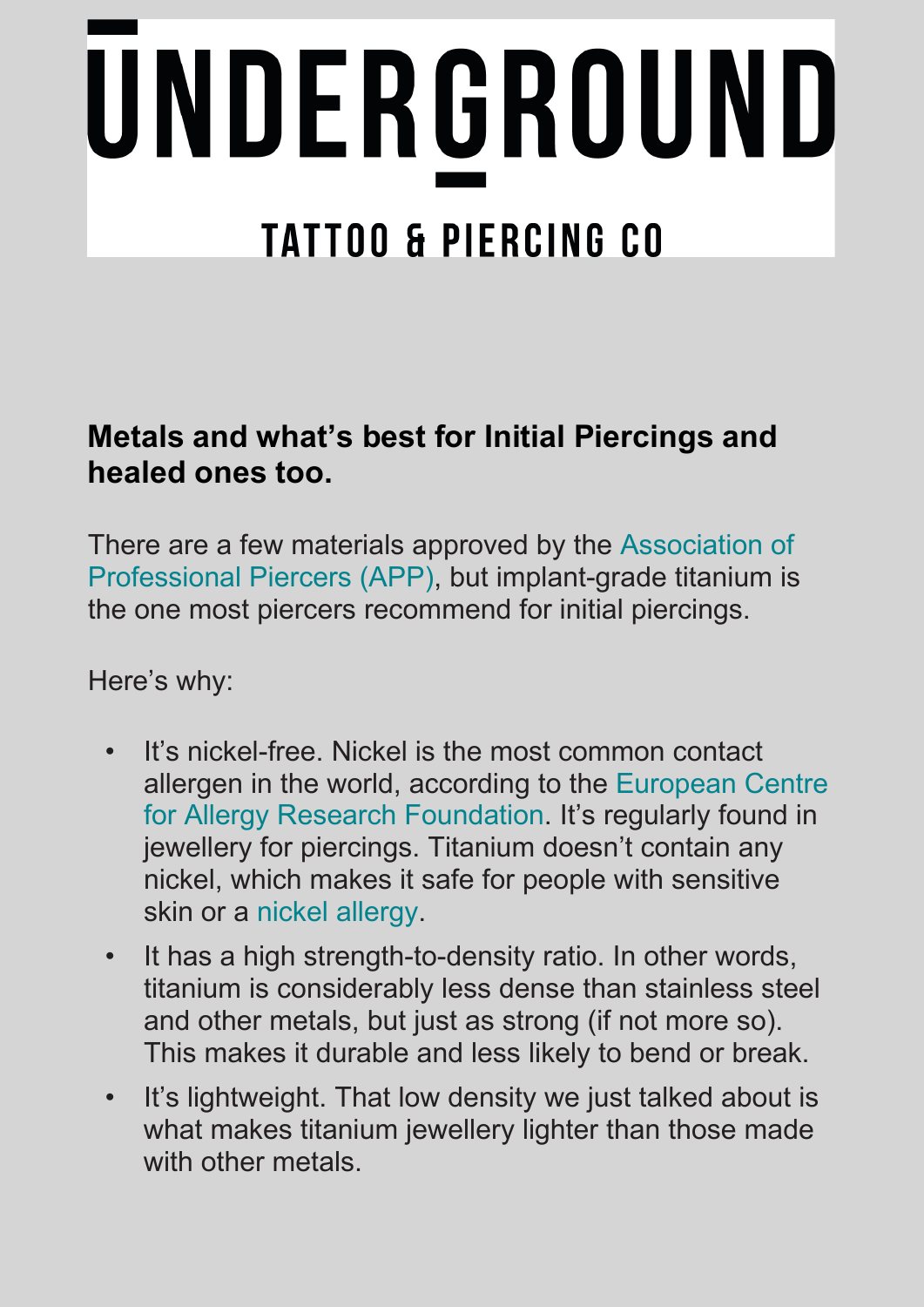• It can be anodised. Titanium's dark metallic colour is cool as is. But unlike other stainless steel, you can get titanium in other colour's. This is done through anodising, an electrochemical process that changes the surface colour while maintaining safety.

So for Initial Piercing this is the Number 1 choice at Underground.

## FYI

By implant-grade, we're talking titanium that's been certified for medical use and meets the standards for quality and safety set out by the [American \(now](https://www.astm.org/) International) Society for Testing and Materials [Standard \(ASTM\)](https://www.astm.org/) or the [International](https://www.iso.org/home.html) Standards [Organization \(ISO\).](https://www.iso.org/home.html)

Look for jewelry made from titanium with these compliance designations:

- ASTM F-136
- ISO 5832-3
- ASTM F-67

Surgical steel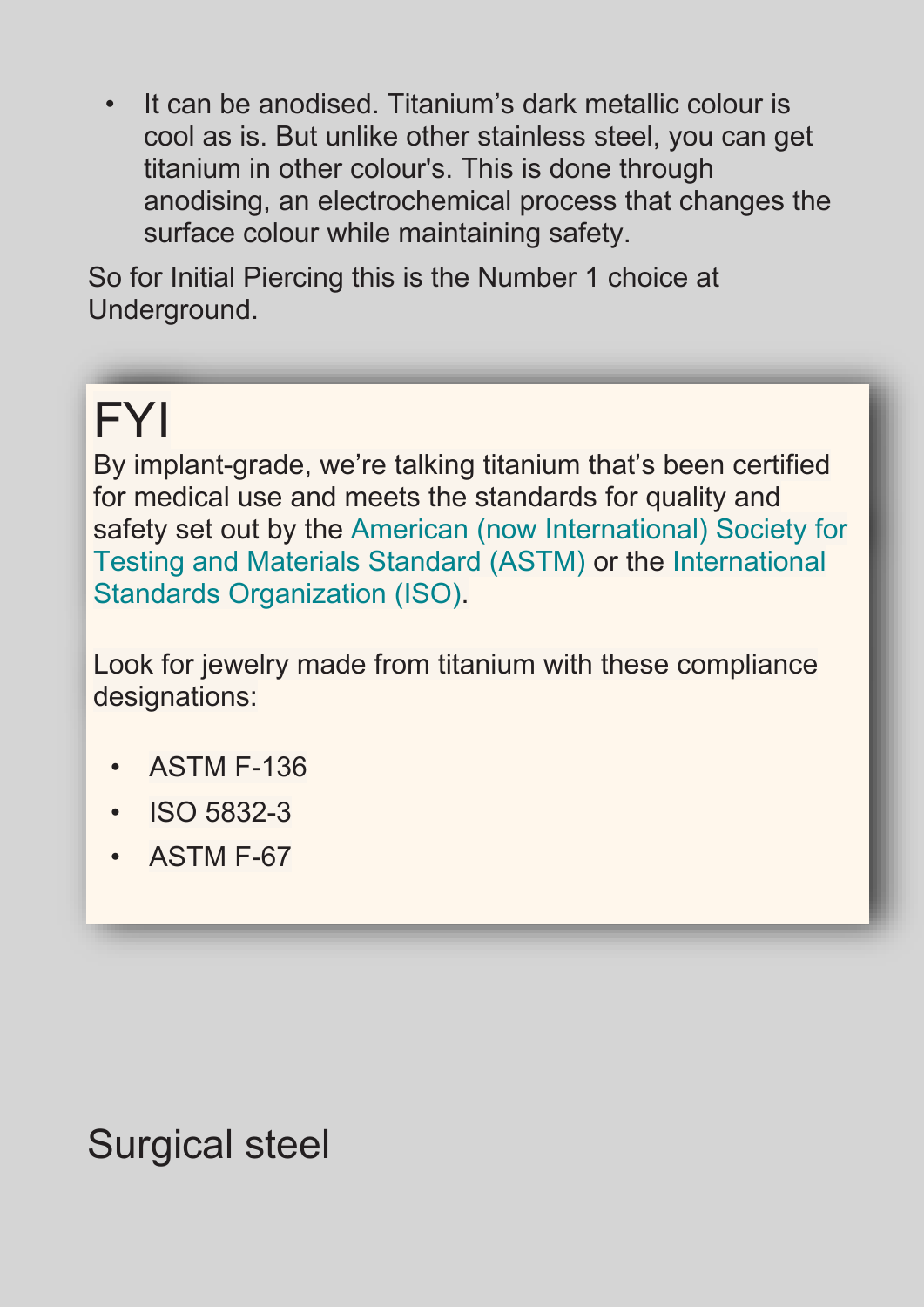Surgical steel is a popular choice for piercings because it's affordable, durable, and safe for most. It does contain some nickel, but thanks to a low rate of transfer, your skin is unlikely to notice.

Just remember that not all steel jewellery is of the same quality. Only a few specific grades are biocompatible, meaning the jewellery won't oxidise, tarnish or react with skin.

Make sure any steel jewellery you choose is one of the following:

- ASTM F-138 compliant
- ISO 5832-1 compliant
- ISO 10993-6 compliant
- ISO 10993-10 compliant
- ISO 10993-11 compliant

## Niobium

Like titanium, niobium is hypoallergenic. It can also be anodised, so you can find it in different colours.

These similarities — and its lower cost — make it a popular option that's been used by piercers for a few years now.

If you go this route, look for unalloyed niobium that's ASTM B392 compliant.

## 14 karat gold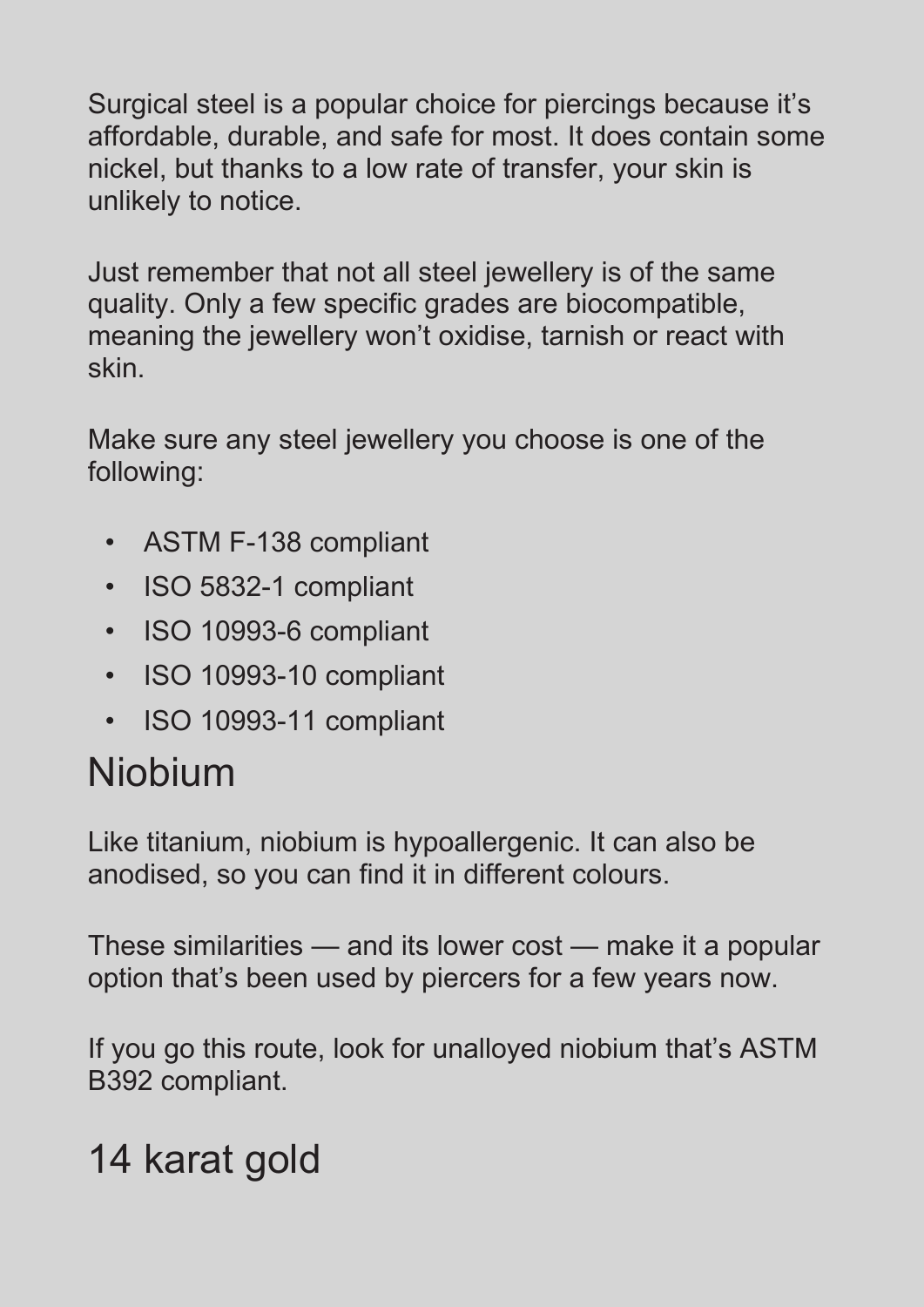Gold is another safe-for-most option, as long as you stick with gold that's 14 karat, nickel-free, and biocompatible.

## Biocompatible polymers (plastics)

For piercings in parts of the body with high movement, you'll want extra flexibility and comfort. So, jewellery made from a biocompatible plastic may be the way to go.

The same goes for people seeking a substitute for metal jewellery because of sensitivity or budget concerns. Bioplast, Tygon Medical/Surgical Tubing, and PTFE (Teflon) are safe for new piercings.

## Platinum

If you can drop the cash, platinum piercings are a safe and more expensive alternative to titanium piercings — if you can find them.

Body jewellery made from this precious metal can be hard to come by because platinum is expensive and not as easy to work with as other materials.

## Materials to avoid

When it comes to initial piercings, there are some materials that should be avoided because they can increase the likelihood of having an allergic reaction, poor healing, and [rejection.](https://www.healthline.com/health/piercing-rejection)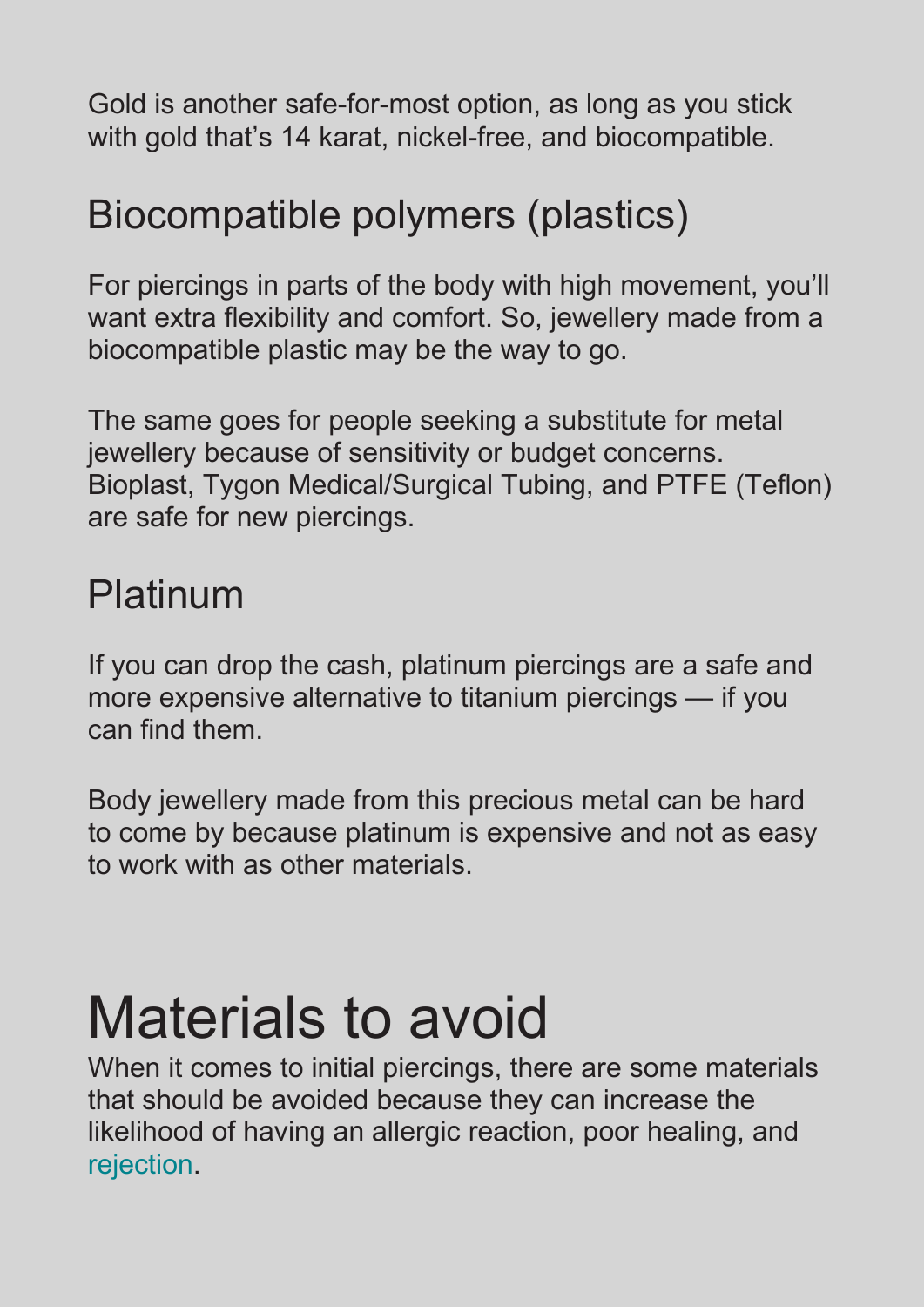Here are the materials to avoid using on a fresh piercing:

### Gold-plated

Gold-plated jewellery isn't recommended for new piercings. This goes for gold overlay or gold vermeil jewellery, which are just other terms for gold-plated.

Even if the jewellery is coated in 14 karat gold or higher, the gold is simply a thin coating over a metal base made of different alloys, including nickel.

The gold coating can wear off or flake, exposing your fresh wound to said alloys.

#### Sterling silver

You'll want to skip pieces made from sterling silver until your piercing's fully healed.

Sterling silver is made primarily of silver, but it does contain other metals (usually copper). Those other metals can tarnish and cause skin irritation and staining.

#### Gold higher than 18 karats

You'd think a higher karat gold would be better, right? Nope. The higher you go, the softer the gold. The softer the gold, the more prone it is to nicks and scratches that can irritate your skin and damage tissue.

For new piercings, 14 karat gold is the sweet spot.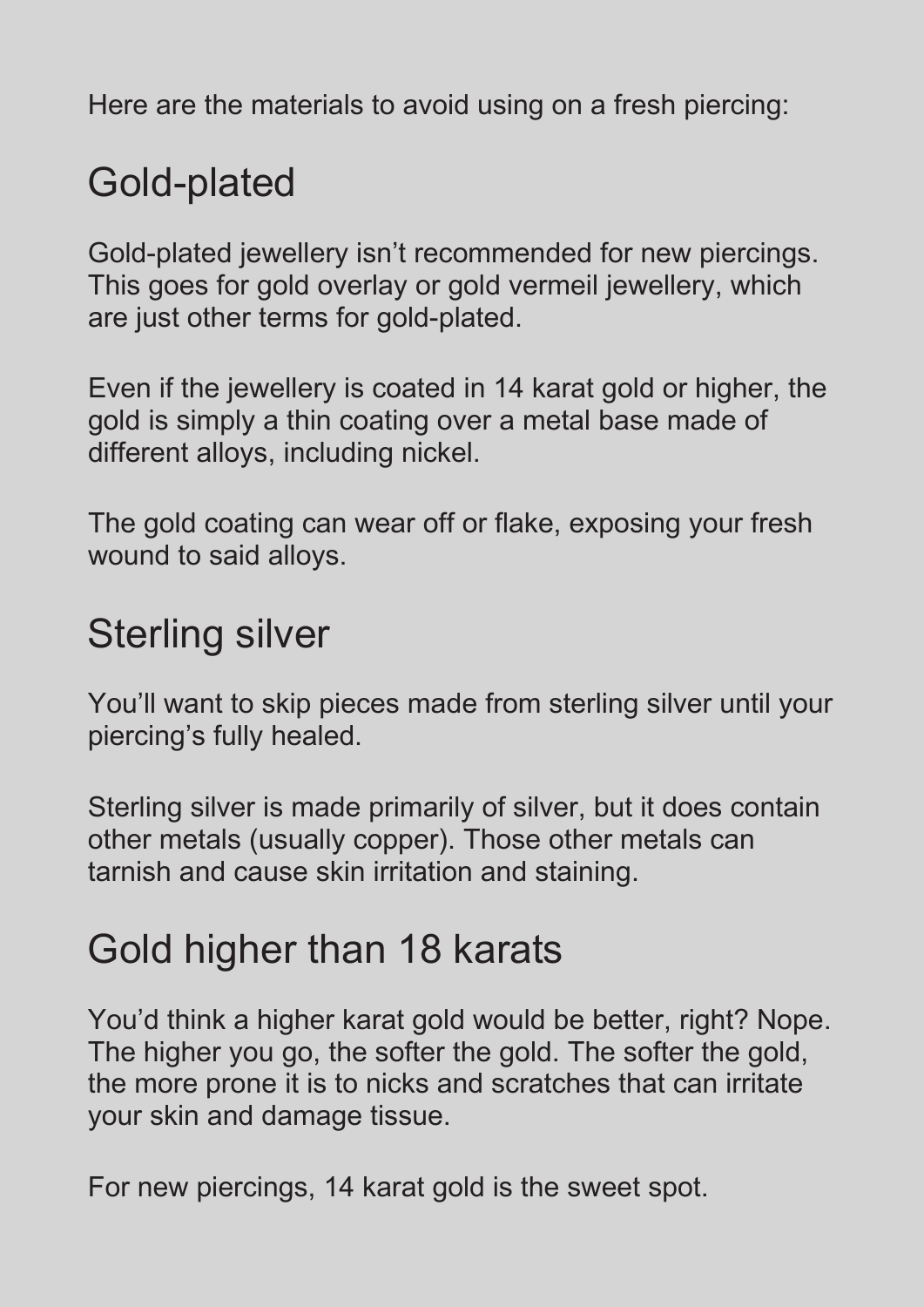## Gold lower than 14 karats

Jewellery made from 10 karat gold may give you the bling you like for less, but it isn't necessarily safe for your body.

Low karat [gold](https://www.healthline.com/health/allergic-to-gold) contains higher amounts of other metals, including nickel and copper.

# After the initial piercing

Once a piercing is fully healed, quality materials are still important, but you can mix things up and relax a little.

That said, you'll still need to be mindful of sensitive skin and allergies. Sticking with titanium jewellery, even after the initial piercing, will spare you an itchy, scaly red rash (aka contact [dermatitis\)](https://www.healthline.com/health/contact-dermatitis).

Here are a few other things to keep in mind, regardless of the material you choose going forward:

- Adornments like gemstones should be set securely into the metal to keep them from shifting or falling out.
- The jewellery surface should be polished and smooth, because a rough or jagged surface could cause irritation and tearing.
- Jewellery made of low-grade metals will eventually tarnish, scratch, or chip. And, they can damage healthy, healed skin.